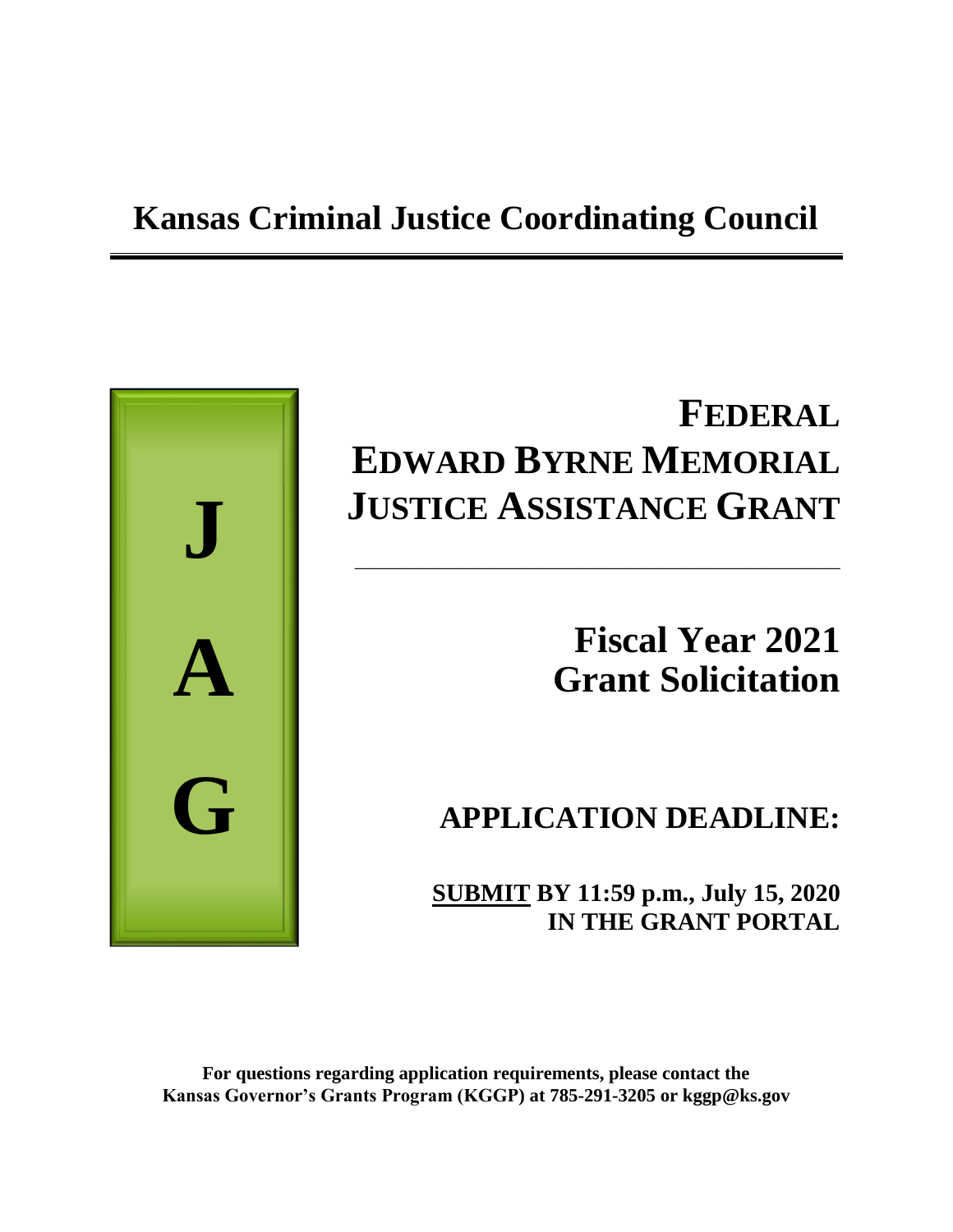## **Federal Edward Byrne Memorial Justice Assistance Grant (JAG) Program Guidelines**

## **Overview**

The Kansas Criminal Justice Coordinating Council (KCJCC) oversees the Federal Edward Byrne Memorial Justice Assistance Grant (JAG) Program. The Kansas Governor's Grants Program (KGGP) serves as staff for the KCJCC and state administering agency for the JAG program. The JAG funds are provided to criminal justice system partners to address crime and improve public safety. The JAG program is authorized by federal law 34 U.S.C. §10151-10158. The KCJCC and the federal JAG program guidelines establish eligibility criteria that must be met by organizations receiving JAG funds. Applicants eligible for JAG funding include units of state and local government; Native American Tribes; and nonprofit, community, and faith-based organizations, including underserved and culturally specific populations.

At this time we have not received the final amount of JAG funds available for grant awards. Please refer to the "Pass-Through Requirement" section for more information regarding the distribution of these funds. This is a competitive grant process with no guarantee of funding or continued funding of previous JAG projects.

JAG funds are intended to support the following purpose areas. Applicants must request funds for use in one or more of the following eight purpose areas:

- Law enforcement programs;
- Prosecution and court programs, including indigent defense;
- Prevention and education programs;
- Corrections and community corrections programs;
- Drug treatment and enforcement programs;
- Planning, evaluation, and technology improvement programs;
- Crime victim and witness programs (other than compensation); and
- Mental health programs and related law enforcement and corrections programs, including behavioral programs and crisis intervention teams.

In June 2019, the KCJCC approved the five-year Kansas Statewide Strategic Plan ("Strategic Plan") for the administration of this JAG program. The Strategic Plan outlines the planning process created by the KCJCC to ensure the best use of JAG funds. The process included the analysis of research regarding the current condition of the Kansas criminal justice system and the delivery and analysis of a stakeholder survey tool to identify the following three funding priorities:

- 1) Evidence-based practices that improve the criminal justice system response to mental illness;
- 2) Evidence-based practices to enhance drug enforcement and workforce retention for law enforcement; and
- 3) Evidence-based programming to provide prevention and education on crisis intervention, mental health, substance abuse, suicide, and juvenile delinquency.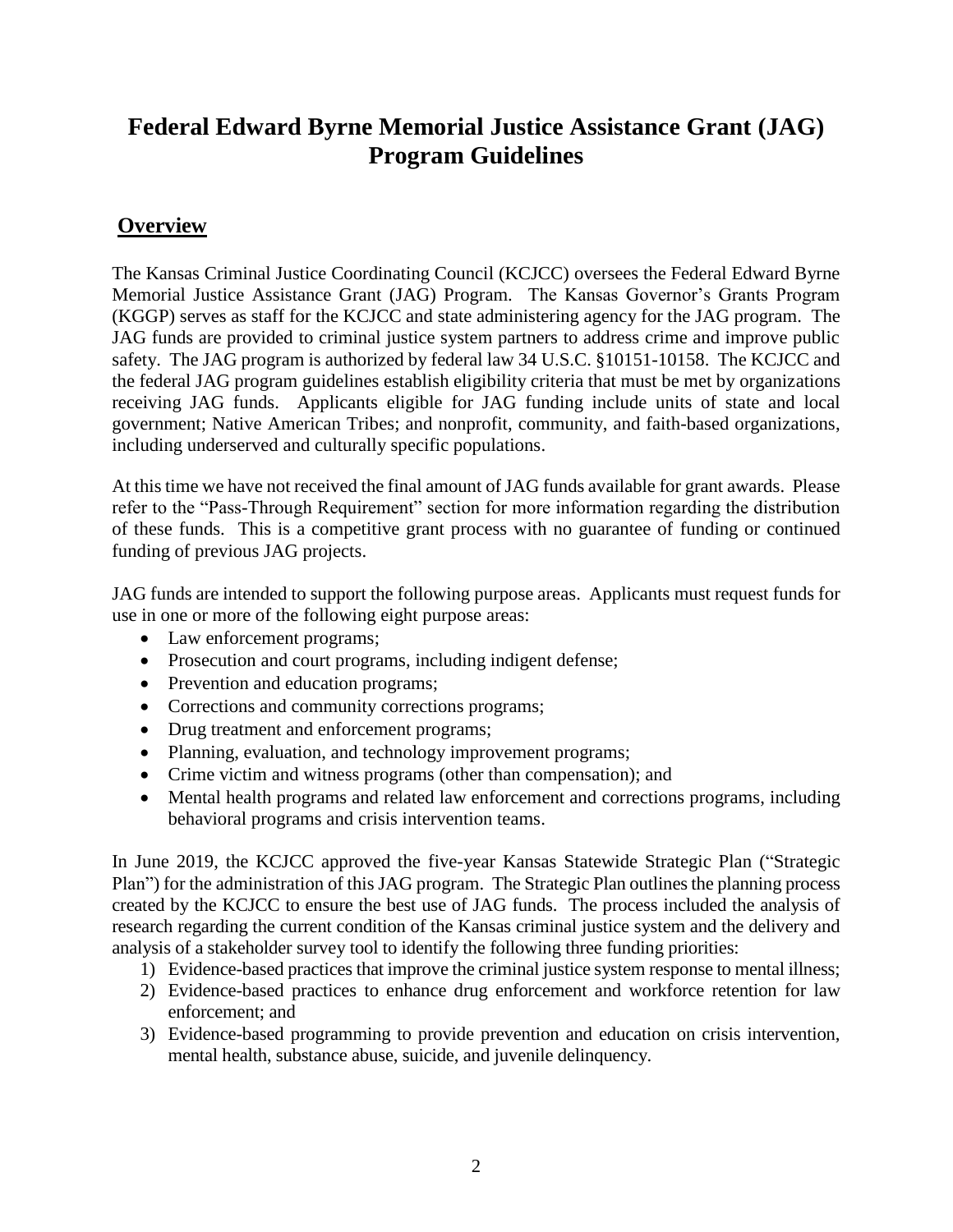#### **Funding Priorities**

The KCJCC aims to reduce recidivism, improve officer safety, serve victims of crime, and improve information technology. Applicants should review the [Strategic Plan](http://www.grants.ks.gov/opportunities/edward-j-byrne-memorial-justice-assistance-grant-(jag)) in its entirety and consider how the proposed JAG project fits into the described KCJCC priorities. **Applications clearly supporting the priorities set forth in the Strategic Plan will take precedence to the extent feasible when subgrant awards are determined**.

The Strategic Plan identifies three priority programs.

- 1) Mental Health:
	- Evaluation/assessment of mental disorders, substance abuse disorders, and co-occurring disorders;
	- Crisis intervention team training and support; and
	- Residential inpatient behavioral health treatment programs.
- 2) Law Enforcement:
	- Crisis intervention/mental health/suicide prevention;
	- Drug enforcement; and
	- Workforce/hire and retain qualified staff.
- 3) Prevention and Education:
	- Substance abuse prevention (including prescription drugs); and
	- Suicide prevention.

The KCJCC focus on these three priority programs is aimed to maximize the impact of financial resources in such a way that measurable results can be demonstrated. Priority to receive funding will be given to applicants addressing these three priority programs and submit a complete application. The remaining funds, if any, will be considered for other allowable JAG purpose areas.

#### **Program Requirements**

Applicants must comply with the applicable provisions of JAG and the requirements of the U.S. Department of Justice [DOJ Grants Financial Guide](http://ojp.gov/financialguide/DOJ/index.htm) effective edition, which includes maintaining appropriate programmatic and financial records that fully disclose the amount and disposition of JAG funds. This includes, but is not limited to:

- Financial documentation for disbursements;
- Daily time and activity records specifying time and type of service devoted to allowable JAG activities;
- Grant project files;
- The portion of the grant project supplied by other sources of revenue;
- Job descriptions;
- Contracts for services:
- Statistical documentation; and
- Other records facilitating an effective audit and grant analysis for compliance.

#### **Federal Certifications**

A unit of state or local government or a public institution of higher education approved for JAG funds will be required to sign and submit the applicable U. S. Department of Justice Office of Justice Programs (OJP) certification regarding compliance with various federal statutes related to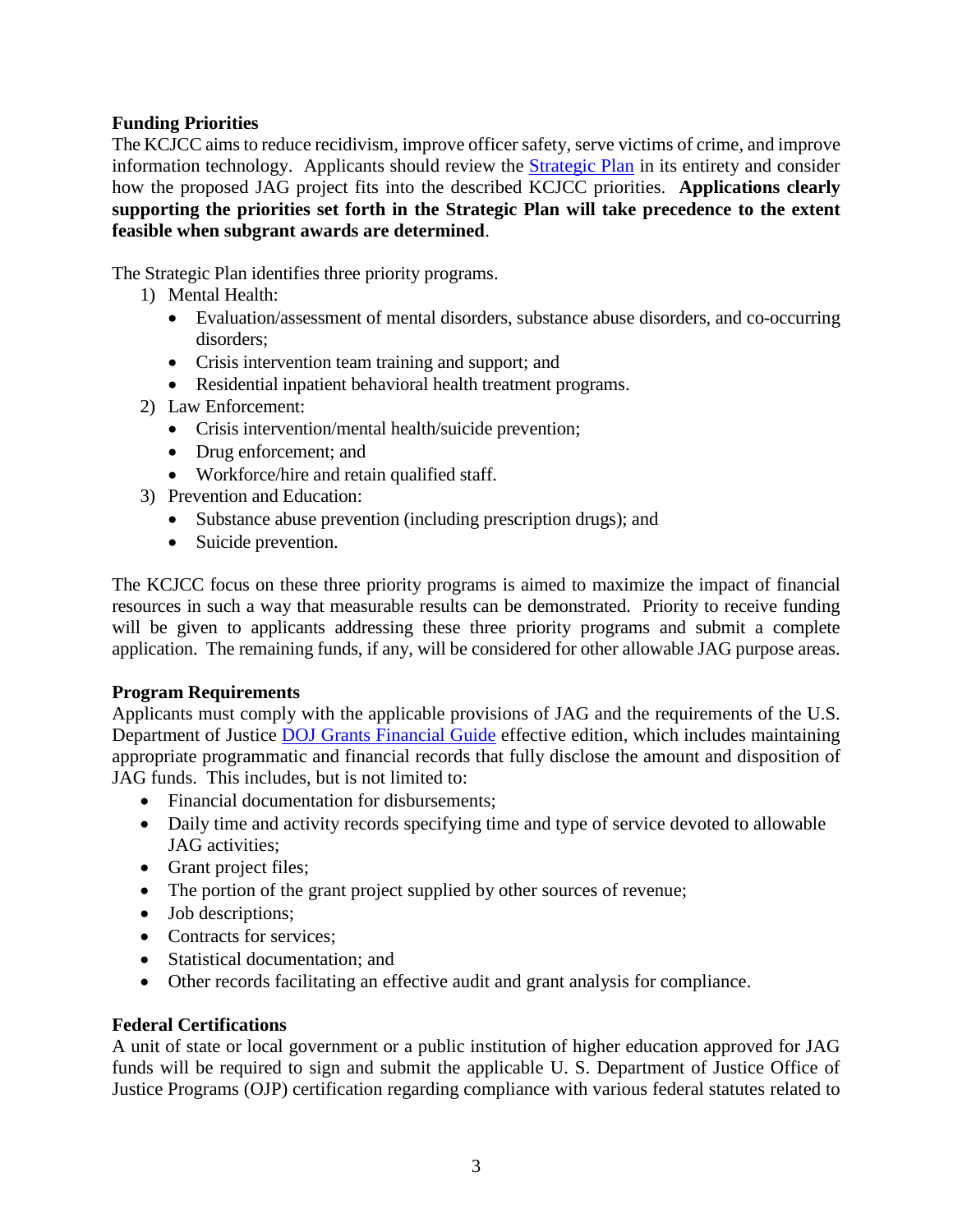information on citizenship and immigration status. This condition must be met and the executed certification must be received by the KGGP before any approved JAG award is considered operational.

By submitting an application, the unit of state or local government or public institution of higher education is certifying there are no prohibitions or restrictions potentially applicable to the applicant that deal with a government entity or official sending to, requesting or receiving from, maintaining, or exchanging information of the types described in 8 U.S.C. § 1373(a) or (b), or 8 U.S.C. § 1644. If this funding request is approved for a JAG award, the unit of state or local government or public institution of higher education will be required to sign and submit a certification regarding compliance with the federal statutes specified above. This condition must be met and the executed certification must be received by the KGGP before any approved JAG award is considered operational.

## **Pass-Through Requirement**

The KCJCC must ensure a predetermined percentage of JAG funds are passed through and awarded to units of local government (city or county) or awarded to entities for a project directly benefiting a unit of local government. For purposes of this grant project period, approximately 60 percent or more of the \$2.3 million must meet this pass-through requirement. Applications from nonprofit, community, and faith-based organizations that include voluntarily signed waivers from local jurisdictions indicating a benefit from the proposed grant project will receive priority over applications that do not include waivers. Waivers must be from each local jurisdiction in the proposed project service area, be on the local government letterhead, and include language stating the jurisdiction 1) recognizes the JAG funds in question are set aside for local government use; 2) believes the proposed project will provide a direct local benefit; and 3) agrees funding the project is in the best interest of the unit of local government.

## **Match Requirement**

Match is **not** required. However, applicants should note the KCJCC looks favorably on projects providing a match to optimize sustainability of the grant project. The KCJCC will give preference to applicants demonstrating a commitment from local and regional partners and communities. The applicant should describe monetary participation and assistance with project implementation in the Sustainability section of the Project Narrative.

Applicants cannot use JAG funds as any part of a match requirement for another grant program.

## **Limitations on the Use of Grant Funds**

• JAG funding cannot be used to purchase food and/or beverages for any meeting, conference, training, or other event. No food and/or beverages can be purchased with other funds constituting program income for a federal grant award. Exceptions to the restriction may be made only in cases where such sustenance is not otherwise available (i.e. extremely remote areas), or where a special presentation at a conference requires a plenary address where there is no other time for sustenance to be obtained. Such an exception would require prior written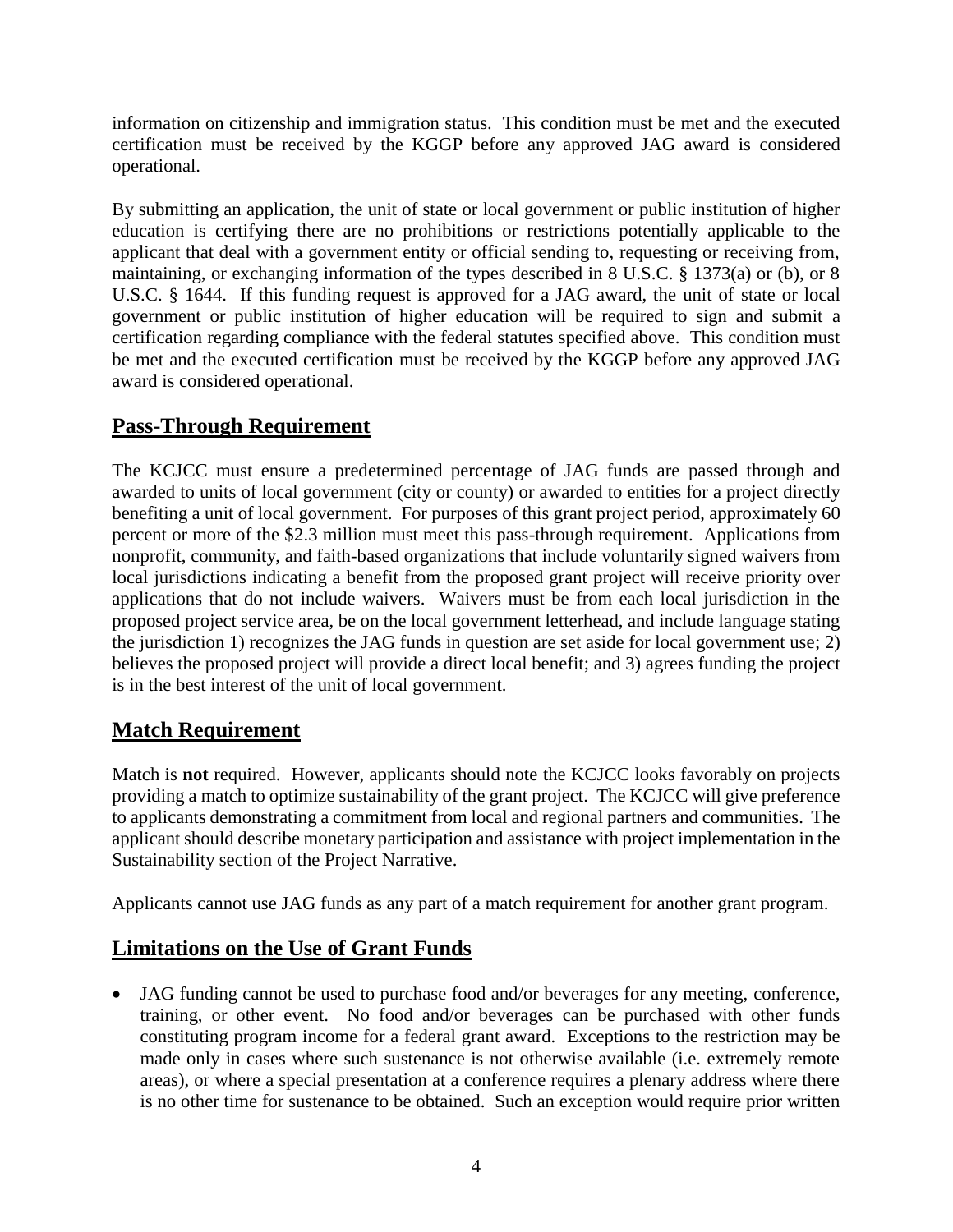approval from the KGGP. This restriction does not apply to water provided at no cost, but does apply to any and all other refreshments, regardless of the size or nature of the meeting. Additionally, this restriction does not impact direct payment of per diem amounts to individuals in a travel status under the applicant's travel policy. The OJP guidance on food and beverage, conference planning, minimization of costs, and conference cost reporting is accessible on the [OJP web site.](http://ojp.gov/financialguide/DOJ/index.htm)

- JAG funds used for fringe benefit costs shall not exceed the proportion of personnel costs supported by JAG funds.
- Supplies must be itemized and essential. All miscellaneous supplies will be denied.
- Costs incurred in applying for, administering, or auditing the grant are not allowed.
- Funds cannot be used for lobbying, fundraising, board development, or research projects.
- JAG funds may not be expended outside of the JAG purpose areas.
- JAG funds shall not be used for out-of-state travel.
- JAG funds shall not be used to reimburse in-state mileage expenses in excess of the applicant's approved policy rate or the current federal rate, whichever is lower. If the applicant chooses to reimburse at a rate in excess of this amount, per its agency policy, the applicant should be aware no grant funds administered by the KGGP may be used to make up the difference.
- JAG funds shall not be used directly or indirectly for security enhancements or any equipment to any nongovernmental entity not engaged in criminal justice or public safety.
- Grant projects generating any court disposition or other records must ensure that those records are made available to state repositories if they are relevant to National Instant Criminal Background Check System determinations.
- Purchases of body-worn camera (BWC) equipment, or to implement or enhance BWC programs, requires certification by the agency stating policies and procedures are in place related to equipment usage, data storage and access, privacy considerations, and training. Applicants may use the Bureau of Justice Assistance [BWC Toolkit](https://www.bja.gov/bwc) to assist criminal justice departments in implementing BWC programs, policies, and best practices.
- Purchases of body armor requires certification by the law enforcement agency it has a written "mandatory wear" policy in effect and must ensure that the threat level, make, and model of the body armor have been tested and found to comply with the latest applicable [National](https://www.nij.gov/topics/technology/body-armor/Pages/standards.aspx)  [Institute of Justice ballistic or stab standards.](https://www.nij.gov/topics/technology/body-armor/Pages/standards.aspx) Additionally, body armor or armor vests must be "uniquely fitted vests" as this term is used in the context of the Bulletproof Vest Partnership Program (34 U.S.C. §10202(c)(1)(A)).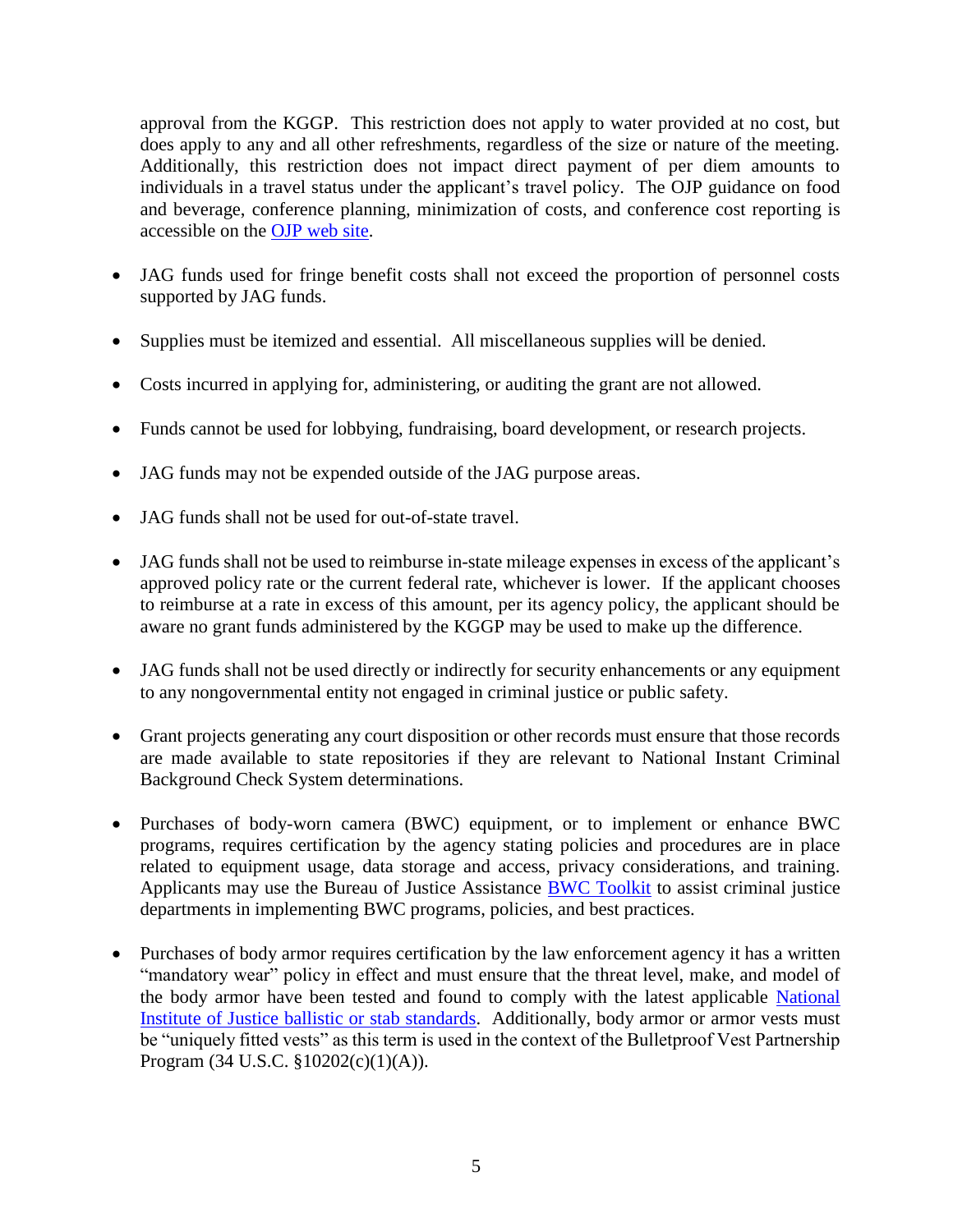- Emergency communications activities must comply with the [Current SAFECOM Guidance,](https://www.dhs.gov/publication/funding-documents) supports the Statewide Communication Interoperability Plan, and coordinated with the Statewide Interoperability Coordinator. All communications equipment purchased with JAG funding must be identified on quarterly performance metrics reports, and in compliance with the Department of Justice's [Global Justice Information Sharing Initiative](https://it.ojp.gov/global) guidelines and the [Global Standards Package.](https://www.it.ojp.gov/gsp_grantcondition) Applicants considering implementing communications technology projects may consider the First Responder Network Authority (FirstNet) Program (see [www.FirstNet.gov\)](http://www.firstnet.gov/).
- DNA testing of evidentiary materials must ensure eligible DNA profiles are uploaded to the Combined DNA Index System (CODIS) by a government DNA lab with access to CODIS. No profiles generated with JAG funding may be entered into any other non-governmental DNA database without prior expressed written approval from the KGGP and Bureau of Justice (BJA).
- For equipment, defined as assets with a useful life of one year or more and a cost of \$5,000 or more, the applicant shall:
	- o Contact the Kansas Highway Patrol at 785-296-6800 to determine if equipment can be obtained at a lower unit price through the PARTNERS program; and
	- o Contact the Kansas Department of Administration's Office of Facilities and Procurement Management at [purchweb@da.ks.gov](mailto:purchweb@da.ks.gov) or 785-296-2376 to determine if equipment and/or software can be obtained at a lower price. The applicant also may conduct a search for equipment and/or software at [http://da.ks.gov/purch/Contracts.](http://da.ks.gov/purch/Contracts)
- JAG funds shall not be used to purchase:
	- o Vehicles (including unmanned aerial vehicles)
	- o Drug dogs
	- o Land acquisition
	- o Luxury items
	- o Construction projects
	- o Infrastructure investments
	- o Tanks or armored vehicles
	- o Limousines
	- o Vessels
- o Aircraft (including unmanned aircraft)
- o Fixed-winged aircraft
- o Real estate
- o Costs to support any casino or other gambling establishment
- o Aquariums
- o Zoos
- o Golf courses
- o Swimming pools

Misuse of grant funds may result in a range of penalties, including suspension of current and future funds, suspension or debarment from federal grants, recoupment of monies provided under a grant, and civil and/or criminal penalties.

#### **Supplanting**

JAG funds shall be used to supplement, **not** supplant, other federal, state, or local funds that would otherwise be available for the proposed activities. The following guidelines should be used in determining the supplanting of funds. Although the examples provided below relate specifically to staffing scenarios, supplanting is not limited to personnel. Supplanting can occur in any budget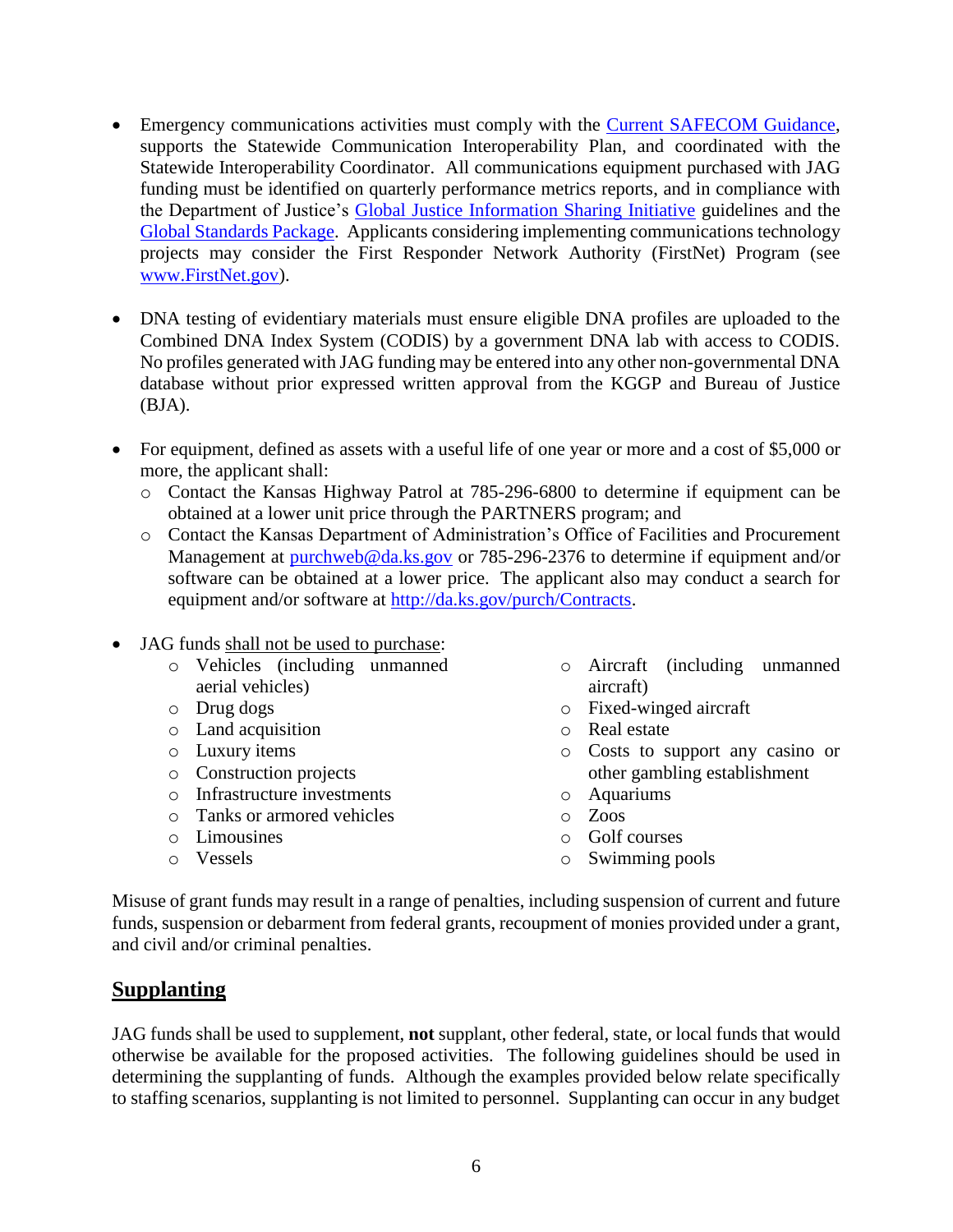line item if sufficient documentation cannot support that a JAG award has not replaced funds otherwise available for the same program or purpose.

- **Defined:** To reduce federal, state, or local funds for an activity specifically because JAG funds are available (or expected to be available) to fund that same activity. JAG funds must be used to **supplement** existing funds for program activities and may **not replace** federal, state, or local funds that have been appropriated or allocated for the same purpose. Additionally, JAG funding may not replace federal, state, or local funding that is required by law. In instances where a question of supplanting arises, the applicant or subgrantee may be required to substantiate that the reduction in non-JAG resources occurred for reasons other than the receipt or expected receipt of JAG funds.
- Example 1 Organization A appropriated or otherwise secured funds in FY21 for salary and benefits for 10 corrections officers. In FY21, Organization A is awarded JAG funds designated for the hiring of two additional corrections officers. Organization A expended the JAG award as intended, and now has 12 corrections officers.

In this scenario, Organization A has used JAG funds to supplement existing funds for program activities. Thus, supplanting has **not** occurred. If any of the corrections officers had left the organization during FY21 and Organization A did not follow established recruitment procedures to replace these officers or utilized JAG funding for those positions for other purposes, supplanting **would** have occurred.

Example 2 Organization B appropriated or otherwise secured funds in FY20 for salary and benefits for 10 corrections officers. Due to budget projections for FY21, Organization B expects to lay off four corrections officers (facts that Organization B is able to substantiate). In FY21, Organization B is awarded JAG funds designated for hiring three additional corrections officers. At the beginning of FY20, Organization B lays off one corrections officer and uses JAG funds to continue the salary and benefits for the other three corrections officers.

> In this scenario, Organization B will use JAG funds to pay the salary and benefits for three corrections officers who would have been laid off but for the availability of JAG funds. Therefore, supplanting has **not** occurred.

Example 3 Organization C appropriates or otherwise secures funds in FY21 for salary and benefits for 10 corrections officers. Organization C plans to use JAG funds to pay the salaries of two additional corrections officers. Subsequently, however, Organization C opts to use two current experienced employees for this effort and uses JAG funds to pay their salaries and benefits. In doing so, Organization C determines that the remaining employees could handle the services and does not attempt to backfill the positions.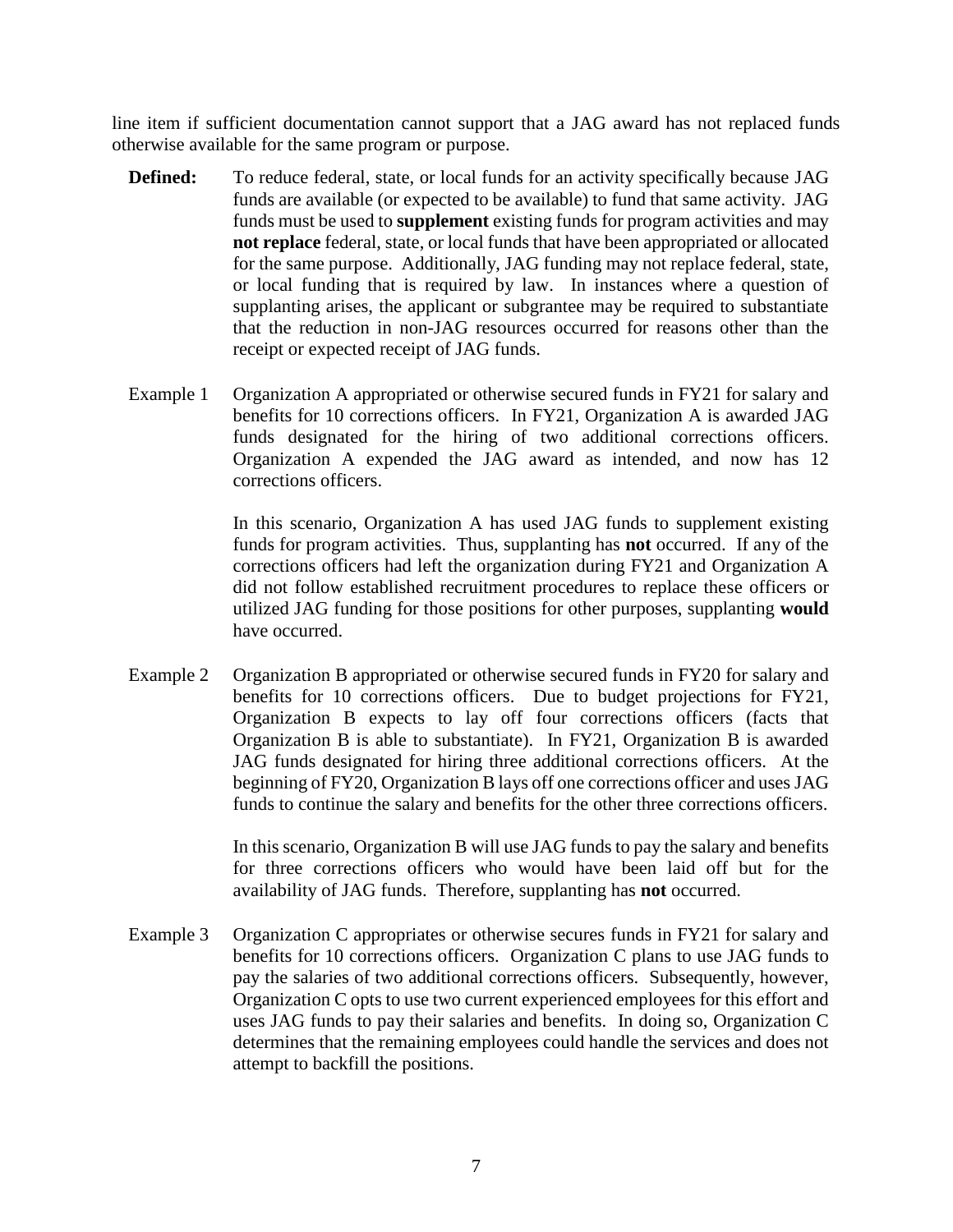In this scenario, by replacing existing funds with JAG funds, supplanting **has** occurred. Although Organization C may use experienced staff to fill the new JAG-funded corrections officer positions, use of the JAG funds has not **supplemented** funds for program activities, but has **replaced** those funds through Organization C's decision not to hire replacements for staff designated for JAG-funded activities.

#### **Program Income**

Applicants generating program income through the implementation of a JAG-funded project must ensure that the accounting system in place has the capability to track grant project income in accordance with federal and state financial accounting requirements. All JAG**-**funded grant project income, regardless of amount, is restricted to the same uses as the JAG project and must be expended as soon as possible. Program income from asset seizures and forfeitures is considered earned when the court has adjudicated the property. Use of program income must meet the guidelines established by the U.S. Department of Justice [DOJ Grants Financial Guide](http://ojp.gov/financialguide/DOJ/index.htm) effective edition.

## **Grant Application Deadline**

Grant applications must be submitted via the Grant Portal **by 11:59 p.m. July 15, 2020**.

#### **Funding Availability and Grant Project Period**

Grant projects funded by this JAG program shall be for a period of 12 months from October 1, 2020, to September 30, 2021. Any funds not obligated by September 30, 2021, must be returned to the KGGP.

## **Grant Recipient Compliance and Reporting Requirements**

If JAG funds are awarded to the applicant, subgrantees will be expected to comply with the JAG program requirements set out in the grant assurances, reporting requirements, and any requirements arising as a result of a compliance review. The KGGP will conduct a compliance review of each JAG award. Failure to comply with these requirements may result in suspension or termination of grant funding.

In addition, subgrantees must comply with the provisions of the Federal Office of Management and Budget (OMB) Uniform Guidance for Federal Awards, [2 CFR Part 200,](http://www.ecfr.gov/cgi-bin/text-idx?SID=2c6d1c9f8de1f9619110b4599d84a234&mc=true&node=pt2.1.200&rgn=div5#_top) and the U.S. Department of Justice [DOJ Grants Financial Guide](http://ojp.gov/financialguide/DOJ/index.htm) effective edition, which includes maintaining appropriate programmatic and financial records that fully disclose the amount and disposition of JAG funds. This includes, but is not limited to:

- Financial documentation for disbursements:
- Daily time and activity records specifying time and type of service devoted to allowable JAG activities;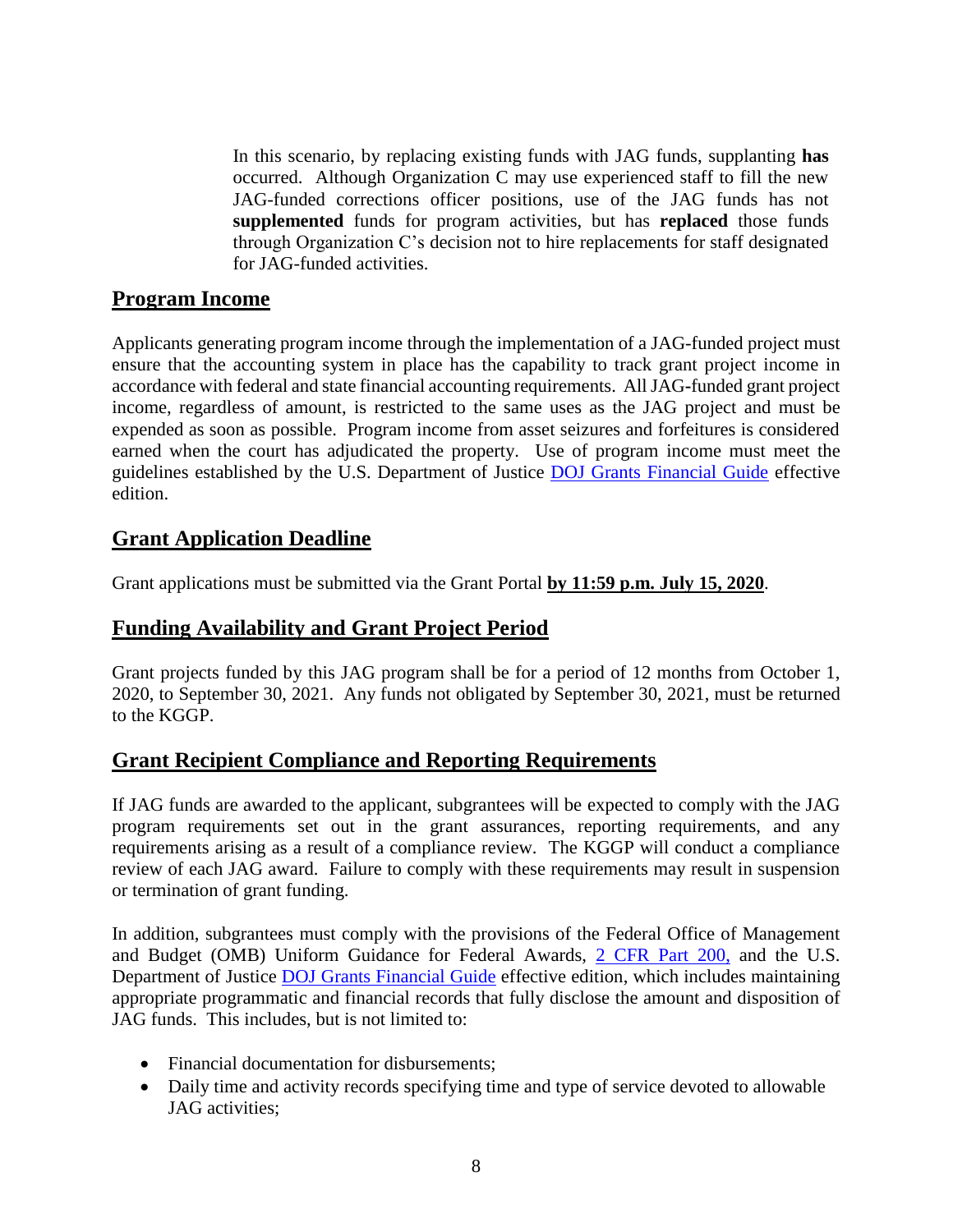- Grant project files;
- The portion of the grant project supplied by other sources of revenue;
- Job descriptions;
- Contracts for services;
- Statistical documentation; and
- Other records that facilitate an effective audit and grant analysis for compliance.

Agencies receiving JAG funding are required to submit the following information and reports:

- **EEOP** Certification must be current with the U.S. Department of Justice, Office of Justice Programs, Office of Civil Rights.
- **Five Most Highly Compensated Officers** Certification must be submitted to open the award.
- Monthly **Financial Status Report** provides fiscal information on expenditures made during the month. Monthly reimbursements are made based on these expenditure reports. These reports are due 15 calendar days after the end of each month.
- Quarterly **Grant Project Narrative Report** provides a narrative description of the activities and services provided with grant project funds. These reports are due 15 calendar days after the end of each quarter.
- The **Performance Measurement Tool (PMT) Report** provides grant project statistical data and accountability metrics. PMT Reports must be submitted via the Federal Bureau of Justice PMT website within 15 calendar days after the end of each quarter. **All law enforcement agencies must** submit accountability metrics data related to training on use of force, racial and ethnic bias, de-escalation of conflict, and constructive engagement with the public that officers have received.
- The **Program Income/Expenditure Report** provides information regarding JAG projectgenerated program income/expenditures incurred during the reporting period. These reports are due 15 calendar days after the end of each quarter.
- The **Projection of Final Expenditures Report** is due July 15<sup>th</sup>.
- Any other reporting procedures that may be required by the federal government, the KCJCC, or the KGGP.

Subgrantees submitting late, incorrect, or incomplete reports will not receive payment until the next scheduled payments for grant programs. Repeatedly late reports, failure to submit reports or supporting documentation required by the grant assurances, or failure to respond to compliance review findings in the timeframe provided may result in the suspension of grant funds. The subgrantee must come into compliance with grant requirements before grant funds will be paid.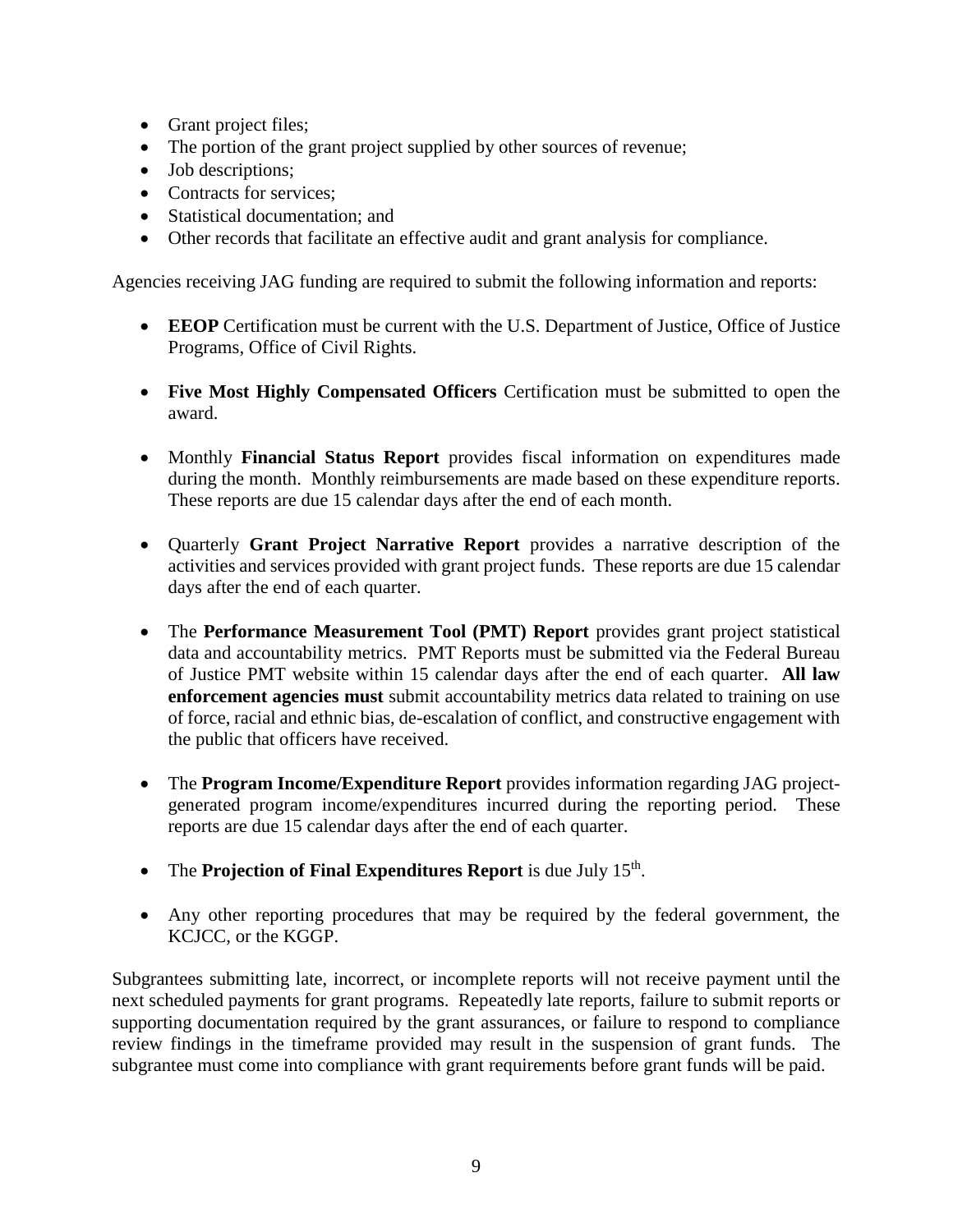Copies of all financial and statistical supporting documentation must be maintained by the agency for a period of five years following the closeout of the grant award.

## **Review of Applications**

The KCJCC makes the final grant award decisions for all applications. The KCJCC will review grant applications in an open meeting. Notice of the KCJCC meeting will be posted on the [KGGP](http://www.grants.ks.gov/opportunities/edward-j-byrne-memorial-justice-assistance-grant-(jag))  [JAG webpage.](http://www.grants.ks.gov/opportunities/edward-j-byrne-memorial-justice-assistance-grant-(jag)) Applications submitted incomplete, with *any* missing components or information, will receive consideration only after all other successfully completed applications have been considered.Applicants will be notified via the Grant Portal of the grant award decision. Please do not call regarding the status of an application.

Each grant application will be evaluated using the following criteria:

- Applicant agency support of the priorities of the JAG program as set forth in the Strategic Plan;
- Record of successful implementation of services in the criminal justice field;
- Quality of any needs assessment in terms of proposed services;
- Demonstration of clear, measurable, and appropriate grant project objectives and activities consistent with the purpose areas outlined in the grant application instructions;
- The efficacy of evaluative components, both programmatic and fiscal;
- Relevant budget information;
- Submission of all required documents and a complete application; and
- Applicant agency's ability to fulfill all of the requirements of the JAG program.

## **Grant Portal Instructions**

Review the information for submitting an application via the [Grant Portal instructions.](http://grants.ks.gov/docs/default-source/how-to-guides/application-portal-instructions.pdf?sfvrsn=4) For technical assistance regarding the JAG program guidelines or application submission, contact the Kansas Governor's Grants Program at 785-291-3205 or by email at [kggp@ks.gov.](mailto:kggp@ks.gov)

## **What an Application Must Include**

Please read the JAG solicitation instructions and requirements in their entirety before completing the grant application, as there have been substantive changes from previous years. Submit application documents in 12 pt. Times New Roman, number the pages of the Project Narrative, and title each document filename as indicated below. Do not submit any section of the application in landscape format. Do not submit any items not specified in the instructions.

The application must include the following items:

- \_\_\_\_\_ General Information (completed in Grant Portal)
- Executive Summary (separate document to upload; not to exceed one page)
- **EXECUTE:** Project Narrative (separate document to upload; not to exceed 10 pages)
- \_\_\_\_\_ Grant Project Budget (completed in Grant Portal)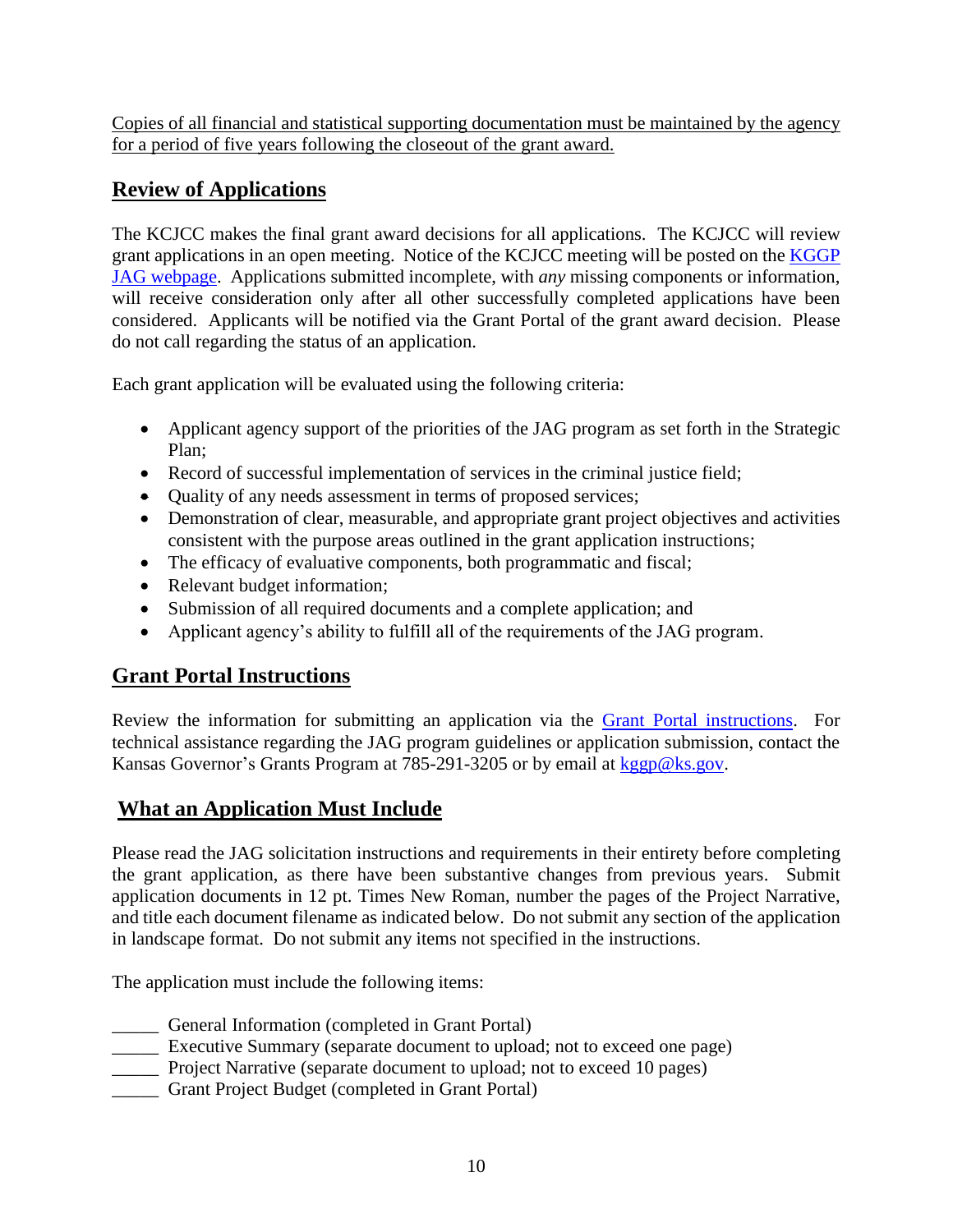- **EXECUTE:** Agency Budgets (separate document to upload)
- \_\_\_\_\_ Grant Management Capacity (separate document to upload)
- The Proof of 501(c)(3) status, if applicable (separate document to upload)
- \_\_\_\_\_ Certificate of Good Standing, if applicable (separate document to upload)
- \_\_\_\_\_ Local Jurisdiction Waivers, if applicable (separate document to upload)
- \_\_\_\_\_ Federal Information, if applicable (separate document to upload)

#### **General Information (completed in Grant Portal)**

Applicants must complete the General Information page online. Please note that the language provided in the "Brief Description of Proposed Grant Project" field may be utilized on public websites and documents to describe the purpose of the project and accomplishments of the grant program.

#### **Executive Summary (separate document to upload; not to exceed one page)**

Provide an Executive Summary, not to exceed one page in length, summarizing the proposed project. The Executive Summary shall include a brief description of the problem being addressed, the targeted outcome to be achieved, and any partnerships to be utilized. The applicant must state which specific purpose area(s) from the list on page 2 of this document that the project supports.

#### **Project Narrative (separate document to upload; not to exceed 10 pages)**

The following items must be included in the Project Narrative. Include each item in the order listed below and clearly label each section. The Project Narrative pages shall be numbered and shall not exceed 10 pages.

#### **Problem Statement and Needs Assessment**

The submission of an application presumes there is a definable problem that will be addressed by the requested grant funds. Provide a detailed explanation of the problem that will be addressed, either in whole or in part, with the requested grant funds. Provide data supporting the problem to be addressed in the grant application and site the source of the data provided. Describe how the grant funds will address the problem. Describe any needs assessment that was used to develop the problem statement. Data may include sources such as an evaluation of agency service activity, law enforcement reports, number of 911 calls, or other assessment. If the applicant is comparing local data to state or national data, include information establishing the need locally or describing why the local community is limited in resources to address the problem.

#### **Justification of Need for Grant Funds/Increase Request**

Applicants must explain why the proposed project is cost effective, demonstrate how the jurisdiction and/or community will maximize cost effectiveness of grant expenditures, and provide a description of cost effectiveness in relation to potential alternatives and the goals of the project.

Applicants should state whether other funds have been sought to support the program and describe the outcome of those efforts. If the applicant applied directly to the BJA for JAG funds, the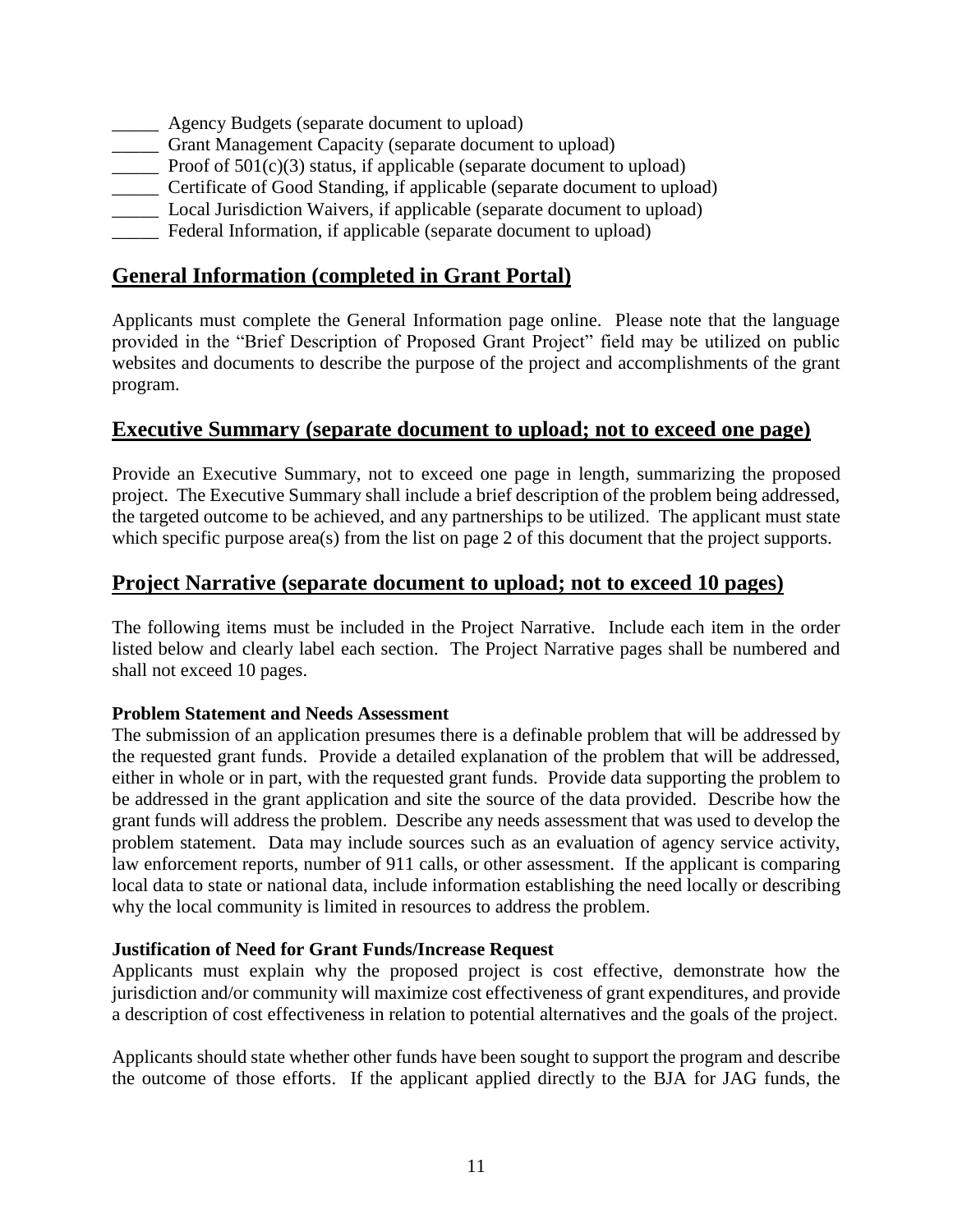applicant must provide a detailed explanation of the request and explain why State JAG funds are needed.

#### **Grant Project Goal(s) and Objectives**

State the goal(s) of the proposed grant project. This should not be the goals of the entire agency but should be specific to the proposed JAG-supported project. The goals for the grant project should be consistent with the mission and overall goals of the agency, as well as the results of any needs assessment.

List the objectives to be accomplished to achieve each goal listed. Objectives should be specific, measurable, realistic, and consistent with the goals of the grant project and cover a single event or outcome. Include the activities for each objective and explain how each objective will be measured. Specifically identify any evidence-based programs and/or practices being incorporated into the proposed objectives and activities. Please visit the [KGGP Resource page](http://www.grants.ks.gov/resources/getting-started) for more guidance on developing goals and measurable objectives.

#### **Example (follow the format below):**

**Goal I:** Teen drug involvement in Springfield will decrease.

| Objective                                                                                                                        | <b>Activities/Time Frame</b>                                                                                                                                 | <b>Person Responsible</b>                                             |  |
|----------------------------------------------------------------------------------------------------------------------------------|--------------------------------------------------------------------------------------------------------------------------------------------------------------|-----------------------------------------------------------------------|--|
| 1. Three drug elimination<br>specialists will be hired.                                                                          | 1.<br>Job notices<br>will<br>be posted.<br>Interviews<br>will<br>be<br>conducted.<br>October 1 - 31                                                          | 1. Program Director                                                   |  |
| 2. Drug use among junior<br>high students will decrease<br>by 5% as measured by<br>comparing most current<br>KCC survey results. | curriculum will<br>be<br>2.<br>Drug<br>implemented. Classes will participate<br>twice a week during the school year.<br>November - May<br>August - September | elimination<br>2.<br>Drug<br>specialists                              |  |
| 3. Junior high students will<br>participate in the peer<br>mediation program.                                                    | 3. (a) Students will vote for peer<br>mediators.<br>October 1 - 31                                                                                           | 3. (a) Drug elimination<br>specialists                                |  |
|                                                                                                                                  | (b) Mediation program will meet once<br>a week during the school year.<br>November - May<br>August - September                                               | elimination<br>(b)<br>Drug<br>specialists<br>and<br>peer<br>mediators |  |

#### **Grant Project Performance Measures and Results**

Applicants receiving JAG funds will be required to demonstrate how the grant project was implemented and if the project achieved the results expected based on the data collected and evaluated. Please describe the following information:

• Process used for monitoring the implementation, progress, and outcomes of the grant project;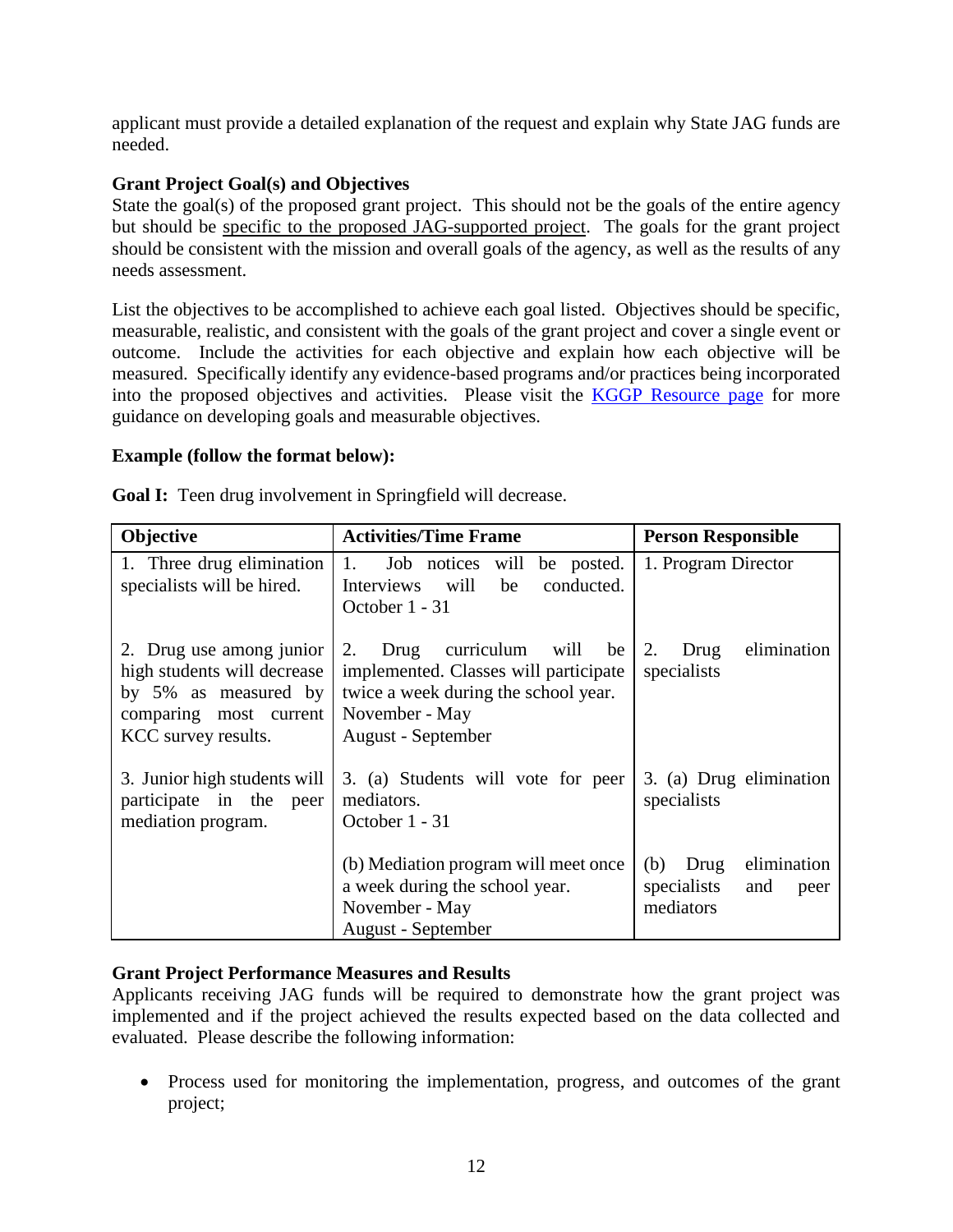- What data will be collected:
- How the data collected will be used to ensure the success of the grant project;
- Criteria used to evaluate the activities and/or services provided through the proposed grant project;
- How the proposed objectives are measured and how the applicant will determine whether the proposed grant project is effectively and efficiently reaching the proposed goals and objectives; and
- What the grant project will achieve.

#### **Grant Project Staff**

Provide a list of each staff member to be funded with the grant, include staff who will be responsible for monitoring and evaluating the grant project. Include the name, title, and a brief job description for each staff member listed. In addition, describe how this staffing pattern will help meet the goals of the grant project.

#### **Sustainability**

Although match is not a JAG program requirement, applicants should note the KCJCC looks favorably on projects providing a match to optimize sustainability of the grant project. The KCJCC will give preference to applicants demonstrating a commitment from local and regional partners and communities. Provide a detailed description that explains what efforts are being made, or will be made, to ensure the long-term fiscal and programmatic sustainability of the project and program. The applicant must detail how the project will be funded in future years if JAG funding declines or is not available. If the applicant is proposing to purchase equipment with JAG funds, describe what plans will be used for maintenance and future replacement costs.

#### **Criminal History Record Information**

If the applicant is a law enforcement agency, the applicant must verify in this section whether the applicant is meeting the statutory requirements (K.S.A. 21-2501a *et seq.* and K.S.A. 22-4701 *et seq.*) for submission of criminal offense and criminal history data to the Kansas Bureau of Investigation. If the applicant law enforcement agency is not submitting the required data, describe the barriers preventing the data submission from occurring and what action the applicant is taking toward meeting data submission requirements.

#### **Civil Rights Contact Information**

Applicants must include the name, address, and telephone number of the person who is responsible for ensuring all applicable civil rights requirements are met and who will act as liaison in civil rights matters.

#### **Current Board President Contact Information**

If the applicant is a nonprofit organization, the applicant must include the name, profession, address, phone number, email address, and the term of service for the current Board President.

#### **Data Universal Numbering System (DUNS) and System for Award Management (SAM) Registration**

Applicants must provide the agency's DUNS number and SAM expiration date. A DUNS number is a unique nine-digit sequence recognized as the universal standard for identifying and keeping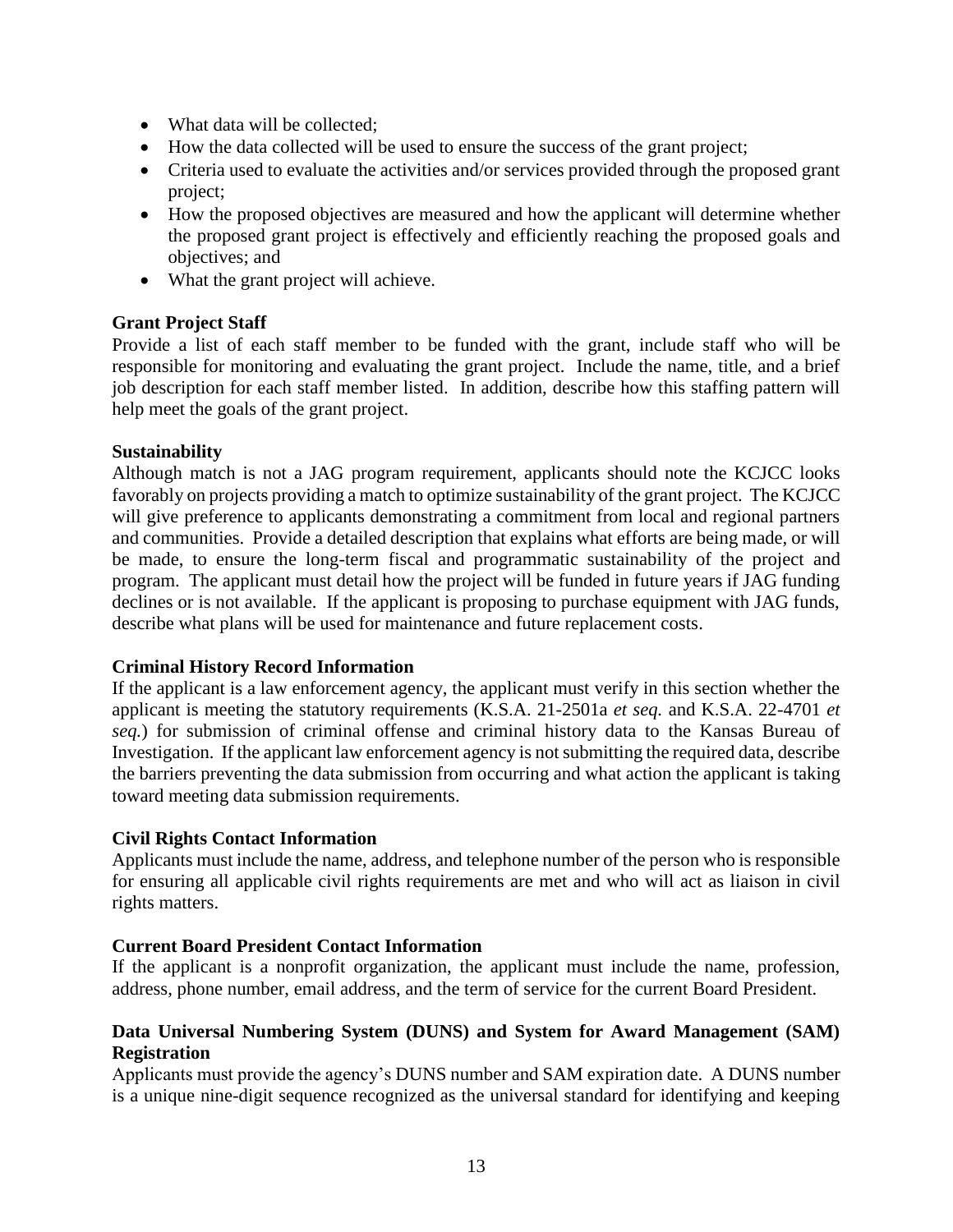track of entities receiving federal funds. The DUNS number will be used throughout the grant life cycle. Obtaining a DUNS number is a free, simple, one-time activity. Obtain one by calling 1- 866-705-5711 or by [applying online.](http://www.dnb.com/us/) In addition, applicants shall ensure that the agency has "active" status in the [SAM](http://www.sam.gov/) prior to submitting a JAG application.

#### **Current Audit Report**

All applicants **must** provide information in this section of the Project Narrative on when the organization's most recent financial audit was completed, who performed the audit, what period it covered, whether the applicant met the threshold for a Single Audit, and where the audit is filed.

If the KGGP has **not** received a copy of the nonprofit, community, or faith-based organization's most recent audit report, including the Single Audit if applicable, and Internal Revenue Service (IRS) Form 990, those items must be forwarded by U.S. Mail to:Kansas Governor's Grants Program, Landon State Office Building, 900 SW Jackson, Room 304 North, Topeka, KS 66612- 1220. Include with the audit the Auditor's Letter to Management if applicable. If there are any findings and/or recommendations in the audit report or in the Letter to Management, explain how the findings and/or recommendations were, or will be, addressed by the applicant's agency.

If the applicant is a city or county government, a current audit does not need to be submitted. However, governmental agencies **must** provide information on when the most recent audit was completed, who performed the audit, what period it covered, whether the applicant met the threshold for a Single Audit, and where the audit is filed.

#### **Grant Project Budget (completed in Grant Portal)**

The applicant must submit a reasonable and cost-effective grant project budget. All grant projectspecific budget information is completed online within the provided data fields of the Grant Portal. No *grant project* budgetary documents are uploaded as part of the application.

Requested line items must be clearly linked to the proposed activities to be conducted in achieving the goals and objectives of the project. The budget must adhere to allowable costs and activities as outlined in this JAG solicitation, OMB Uniform Guidance for Federal Awards, [2 CFR Part 200,](http://www.ecfr.gov/cgi-bin/text-idx?SID=2c6d1c9f8de1f9619110b4599d84a234&mc=true&node=pt2.1.200&rgn=div5#_top) and the U.S. Department of Justice [DOJ Grants Financial Guide](http://ojp.gov/financialguide/DOJ/index.htm) effective edition.

A brief narrative explanation with a detailed calculation must be provided in the Description field of each line item. Calculations shall clearly demonstrate how the requested amounts were derived. Personnel must be listed by the agency-assigned title for the position. Positions should be classified as "New" *only if* the requested position would be a new position for the agency. Personnel and associated fringe benefit costs must be demonstrated in terms of full compensation and the percentage of time to be devoted to the JAG project for each position requested. Training events and other travel costs must be specifically identified to the extent possible. Following are examples of descriptions that might be used for line item requests. Visit [Writing a Grant Project Budget](https://grants.ks.gov/docs/default-source/how-to-guides/writing-a-grant-project-budget-guide.pdf?sfvrsn=2d1f541a_4) for more guidance.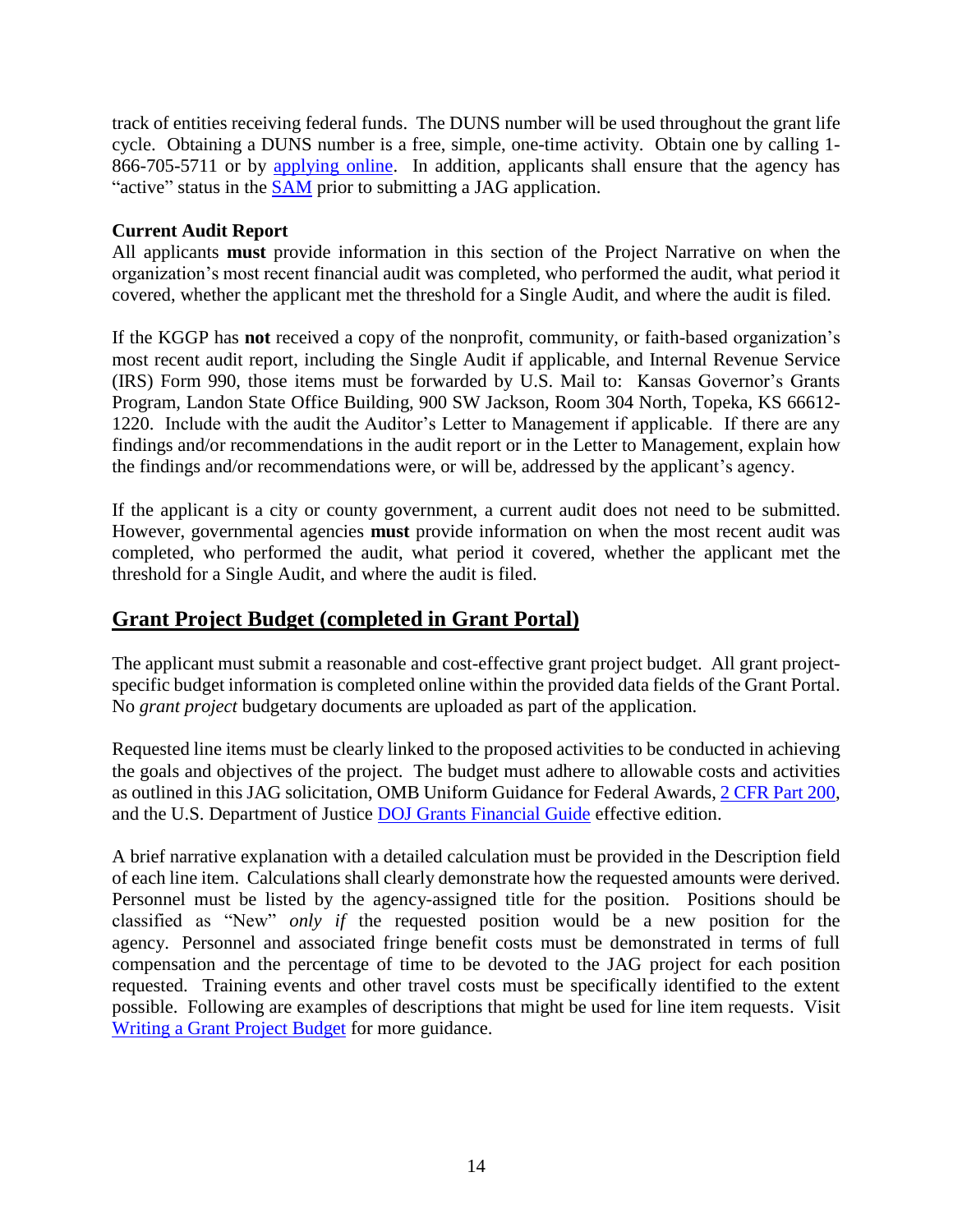|                        |          | Request  | Description                                                                              |
|------------------------|----------|----------|------------------------------------------------------------------------------------------|
| Project                |          | \$10,375 | Full-time, salaried, 25% of time on project; employees                                   |
| Coordinator            |          |          | scheduled to receive a 5% raise on Jan 1 <sup>st</sup> : (\$40,000 x .25 year) +         |
|                        |          |          | (\$42,000 x .75 year) x .25 of time                                                      |
| Substance              |          | \$ 6,474 | Full-time, hourly, 40 hrs/wk, 20% of time on project; employee                           |
| <b>Abuse Counselor</b> |          |          | scheduled to receive a 5% raise on Jan 1 <sup>st</sup> : $(\$15.00/hr \times 520 hrs)$ + |
|                        |          |          | $($15.75/hr \times 1,560 hrs) = $32,370 \times .20 \text{ of time}$                      |
| Conferences/           | <b>S</b> | 950      | Crime Victims' Rights Conference, April, Wichita:                                        |
| Workshops              |          |          | $($135$ registr. x 2 staff) + (200 mi. x \$.50/mi. x 1 vehicle) + (\$100/nt.             |
|                        |          |          | x 2 nights x 2 staff) + $(\$30/day$ meals x 3 days x 2 staff)                            |
| <b>Supplies</b>        |          | 383      | Two laptop computers at \$850 each: (\$850 x 25% for Project                             |
|                        |          |          | Coordinator) + $(\$850 \times 20\%$ for Substance Abuse Counselor)                       |

## **Current and Next Fiscal Year Agency Budgets (separate document to upload)**

Upload the applicant's current and next fiscal year budgets, including balanced **income and expenses**. Include the fiscal period utilized by the agency. List all staff positions separately with their respective salaries/wages. If the applicant is under the umbrella of a larger entity, submit the budget developed for the applying program. Agency income must list **all** sources of financial support (i.e. foundations, government agencies, fund-raising events, individual contributions). For each income source, state the amount and its status (received, requested, committed, or projected). If the income is requested or projected, state the date the program expects to be notified of the funding decision or the date the program anticipates collecting the income. Include the appropriate pro-rated portion of this grant application request as budgeted income with a "requested" status. Also, be sure all line items requested in this application can be found in the organization's budget for expenses.

Example of budget income only:

| Fiscal Year January 1-December 31, 2020 |                |                |       |
|-----------------------------------------|----------------|----------------|-------|
| SOURCE:                                 | <b>AMOUNT:</b> | <b>STATUS:</b> | DATE: |
| City of $x'$                            | \$500,000      | Projected      | 7/20  |
| United Way                              | 5,000          | Received       | 1/20  |
| Walk-A-Thon                             | 500            | Collected      | 2/20  |
| '21 JAG-GOV                             | 4.443          | Requested      | 7/20  |
| <b>Total Organization Income</b>        | \$509,943      |                |       |
|                                         |                |                |       |

**<sup>\*</sup>Note:** -Budget expenses are also required. -Repeat for Next Fiscal Year.

#### **Grant Management Capacity (separate document to upload)**

*NOTE***: If an applicant received a FY 2020 JAG award and the grant management capacity is unchanged from the applicant's FY 2020 JAG application, the applicant is not required to submit the information requested below and shall upload a signed document certifying to the continuation of the applicant's grant management capacity. If the grant management**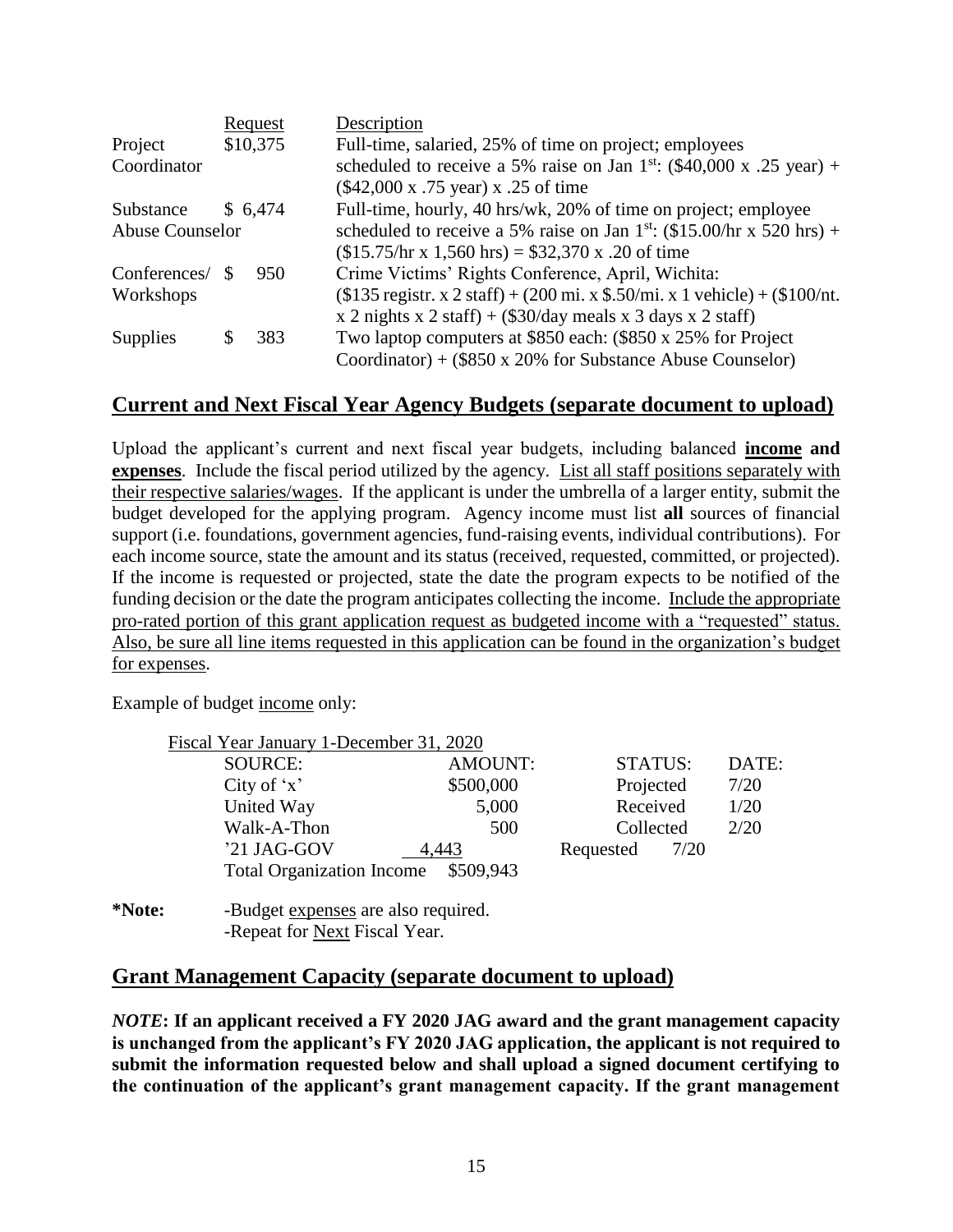#### **capacity changed from the applicant's FY 2020 application, please follow the instructions below.**

In accordance with requirements described in the OMB Uniform Guidance for Federal Awards, 2 C.F.R. Part 200, the KGGP must assess the applicant's ability and capacity to implement the proposed JAG project in full compliance with Federal statutes, regulations, and terms and conditions of a subgrant award. Applicants must upload as an attachment a document describing the following information:

- Written accounting policies and procedures and how often they are updated;
- Procedures for ensuring each grant award and associated match is accounted for separately and distinctly from other sources of revenue;
- Accounting system, when the current system was implemented, its level of automation, and type(s) of technology utilized and any manual accounting processes used to complement the system;
- Procedures for monitoring the approved grant project budget and tracking expenditures at a line item level;
- Internal controls for ensuring grant project expenditures are solely for allowable and approved purposes;
- Reserve funds and/or capacity to manage a JAG subgrant award on a reimbursement basis;
- Knowledge, qualifications, experience, and training of programmatic and fiscal staff responsible for assuring grant compliance; and
- Experience managing other grant funds awarded to the applicant agency, including the name of the grant program, the purpose of the program, the year(s) awarded, whether any monitoring was conducted by the funder(s), and what findings were cited by the funder(s).

#### **Proof of 501(c)(3) Status (separate document to upload)**

If the applicant is a nonprofit, community, or faith-based organization, upload as an attachment proof of the applicant's exempt status as determined by the IRS.

#### **Certificate of Good Standing (separate document to upload)**

If the applicant is a nonprofit, community, or faith-based organization, upload as an attachment a current (less than one year old) copy of the applicant's Certificate of Good Standing from the Kansas Secretary of State's Office, available by calling (785) 296-4564 or visiting the [Kansas](https://sos.kansas.gov/business/)  [Secretary of State website.](https://sos.kansas.gov/business/)

#### **Local Jurisdiction Waivers (separate document to upload)**

If the applicant is a nonprofit, community, or faith-based organization and the applicant proposal will benefit the local government jurisdictions in the project service area, the applicant *may* upload as an attachment one file containing all voluntarily signed waivers received from the local jurisdictions. (See the "Pass-Through Requirement" section on page 4 of this JAG solicitation.) Waivers must be submitted from each local jurisdiction in the proposed project service area, must